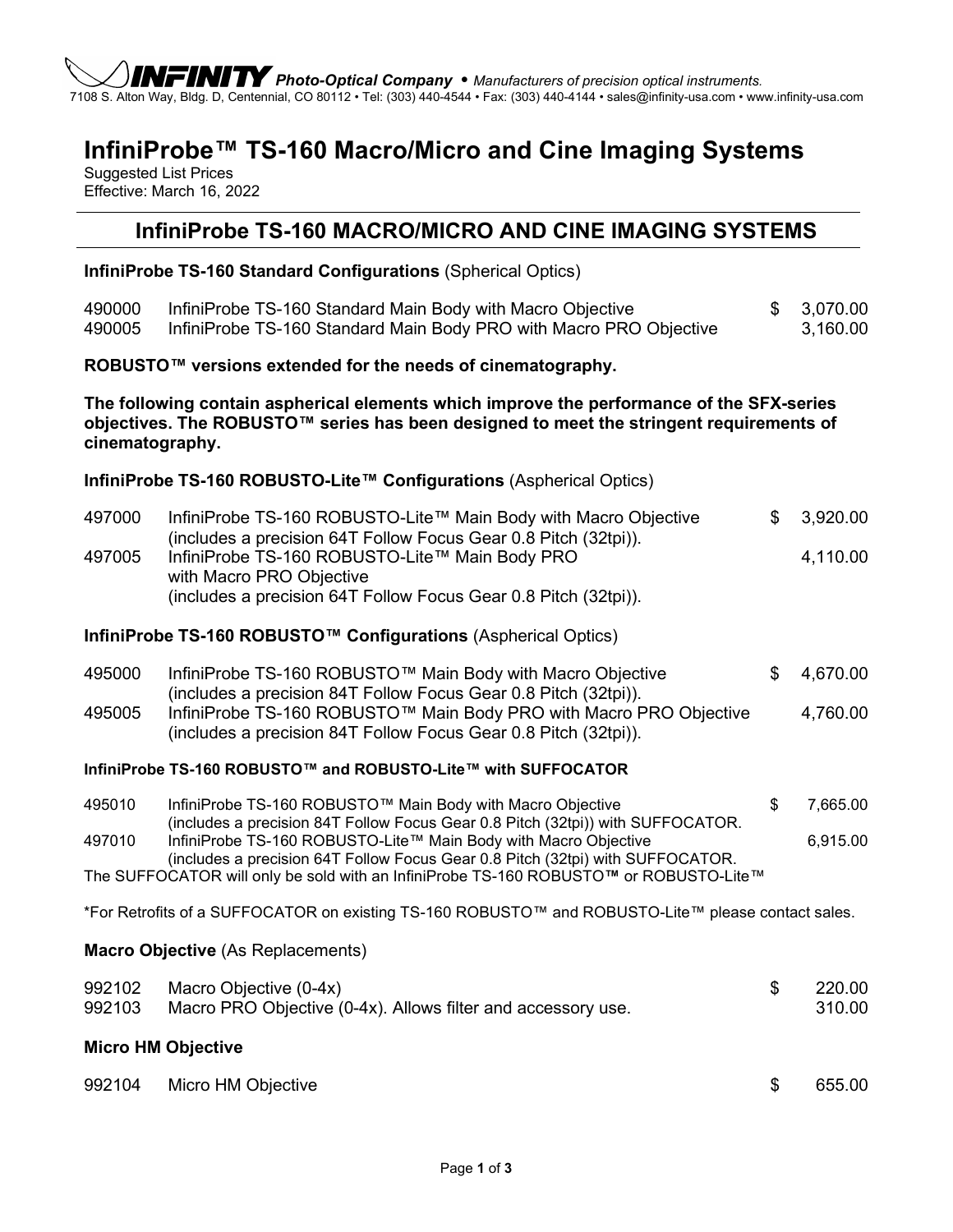## **Cine Series Lenses and Auxiliary**

| 490201<br>490120<br>490130                                                   | SFX-1 Lens<br>SFX-2 Lens<br>SFX-3 Lens                                                                                                                                                                                                  | \$ | 800.00<br>800.00<br>1,095.00                                          |  |  |  |
|------------------------------------------------------------------------------|-----------------------------------------------------------------------------------------------------------------------------------------------------------------------------------------------------------------------------------------|----|-----------------------------------------------------------------------|--|--|--|
| <b>Adapters for SFX or Micro HM Objectives</b>                               |                                                                                                                                                                                                                                         |    |                                                                       |  |  |  |
| 992284<br>992245<br>490129                                                   | Right Angle Adapter. Attaches directly to Main Body<br>45° Adapter. Attaches directly to Main Body<br>Spacer Kit for Micro HM Objective<br>(allows independent rotatable orientation)                                                   | \$ | 655.00<br>1,250.00<br>195.00                                          |  |  |  |
| <b>Camera Mounts</b>                                                         |                                                                                                                                                                                                                                         |    |                                                                       |  |  |  |
| 770586<br>770565<br>770566<br>770568<br>770569<br>770570<br>770507<br>770571 | T2 Adapter – Leica/Lumix L mount<br>T2 Adapter - Canon EOS<br>T2 Adapter - Olympus<br>T2 Adapter – Nikon F Mount<br>T2 Adapter – Sony E Mount for NEX<br>T2 Adapter - Sony Alpha Mount<br>C-Mount Adapter<br>Arri Type PL Mount Adapter | \$ | 35.00<br>22.00<br>22.00<br>22.00<br>75.00<br>30.00<br>55.00<br>165.00 |  |  |  |
| Note:                                                                        | The TS-160 is canable of being mated to any T2-mount If your camera                                                                                                                                                                     |    |                                                                       |  |  |  |

**Note**: The TS-160 is capable of being mated to *any* T2-mount. If your camera requires a mount other than listed above, if such is available, we will be pleased to quote.

## **Accessories**

| 990223                       | NTX Tube 2x                                                                                                                                                                                                                                                                                                     | \$ | 470.00      |  |  |
|------------------------------|-----------------------------------------------------------------------------------------------------------------------------------------------------------------------------------------------------------------------------------------------------------------------------------------------------------------|----|-------------|--|--|
| 770170                       | Large Mounting Clamp                                                                                                                                                                                                                                                                                            |    | 95.00       |  |  |
| 770175                       | ROBUSTO™ Mounting Bar (required for ROBUSTO™)                                                                                                                                                                                                                                                                   |    | 110.00      |  |  |
| 990170                       | Small Mounting Clamp (useful to secure around objective section)                                                                                                                                                                                                                                                |    | 95.00       |  |  |
| 860200                       | Delrin Spacer.                                                                                                                                                                                                                                                                                                  |    | 35.00       |  |  |
|                              | (Used with Large Mounting Clamp to Step-up from C-size Tube to T-size Tube)                                                                                                                                                                                                                                     |    |             |  |  |
| 990181                       | InfiniLight T-Spacer for Canon Macro Flash (compatible flange)                                                                                                                                                                                                                                                  |    | 215.00      |  |  |
| 992110                       | InfiniLight T-Spacer for NIKON Speedlight Macro Flash (compatible flange)                                                                                                                                                                                                                                       |    | 215.00      |  |  |
| 691650                       | Universal Adapter M49 Thread                                                                                                                                                                                                                                                                                    |    | 165.00      |  |  |
| 690660                       | M49 to Ø80mm Light Box Filter Holder Adapter                                                                                                                                                                                                                                                                    |    | 165.00      |  |  |
| 770662                       | M62 Eyepiece Holder Tube                                                                                                                                                                                                                                                                                        |    | 95.00       |  |  |
| 312517                       | 5x Eyepiece (multi-coated)                                                                                                                                                                                                                                                                                      |    | 70.00       |  |  |
| 312518                       | 10x Widefield Eyepiece with High Eyepoint                                                                                                                                                                                                                                                                       |    | 92.00       |  |  |
| 991101                       | <b>Retainer for 25mm Diameter filters</b>                                                                                                                                                                                                                                                                       |    | 25.00       |  |  |
| 991140                       | M27 to M49 Adapter                                                                                                                                                                                                                                                                                              |    | 105.00      |  |  |
| 991152                       | Filter Holder/Retainer for 25mm $\varnothing$ scientific grade filters                                                                                                                                                                                                                                          |    | 85.00       |  |  |
| <b>Stereo Stand Adapters</b> |                                                                                                                                                                                                                                                                                                                 |    |             |  |  |
| 691618                       | Adapter for Nikon, Olympus, Edmund, Zeiss, and<br>Leica Ø75.75mm Stands                                                                                                                                                                                                                                         | \$ | 150.00      |  |  |
| 691620                       | Adapter for Unitron Stereomicroscope Stands Ø75.75mm                                                                                                                                                                                                                                                            |    | 150.00      |  |  |
| 001000                       | $\begin{array}{ccc} \begin{array}{ccc} \bullet & \bullet & \bullet & \bullet & \bullet & \bullet \end{array} & \begin{array}{ccc} \bullet & \bullet & \bullet & \bullet & \bullet & \bullet \end{array} & \begin{array}{ccc} \bullet & \bullet & \bullet & \bullet & \bullet & \bullet \end{array} \end{array}$ |    | $1 - 0 - 0$ |  |  |

691622 Adapter for Meiji Stereomicroscope Stands Ø84mm 150.00